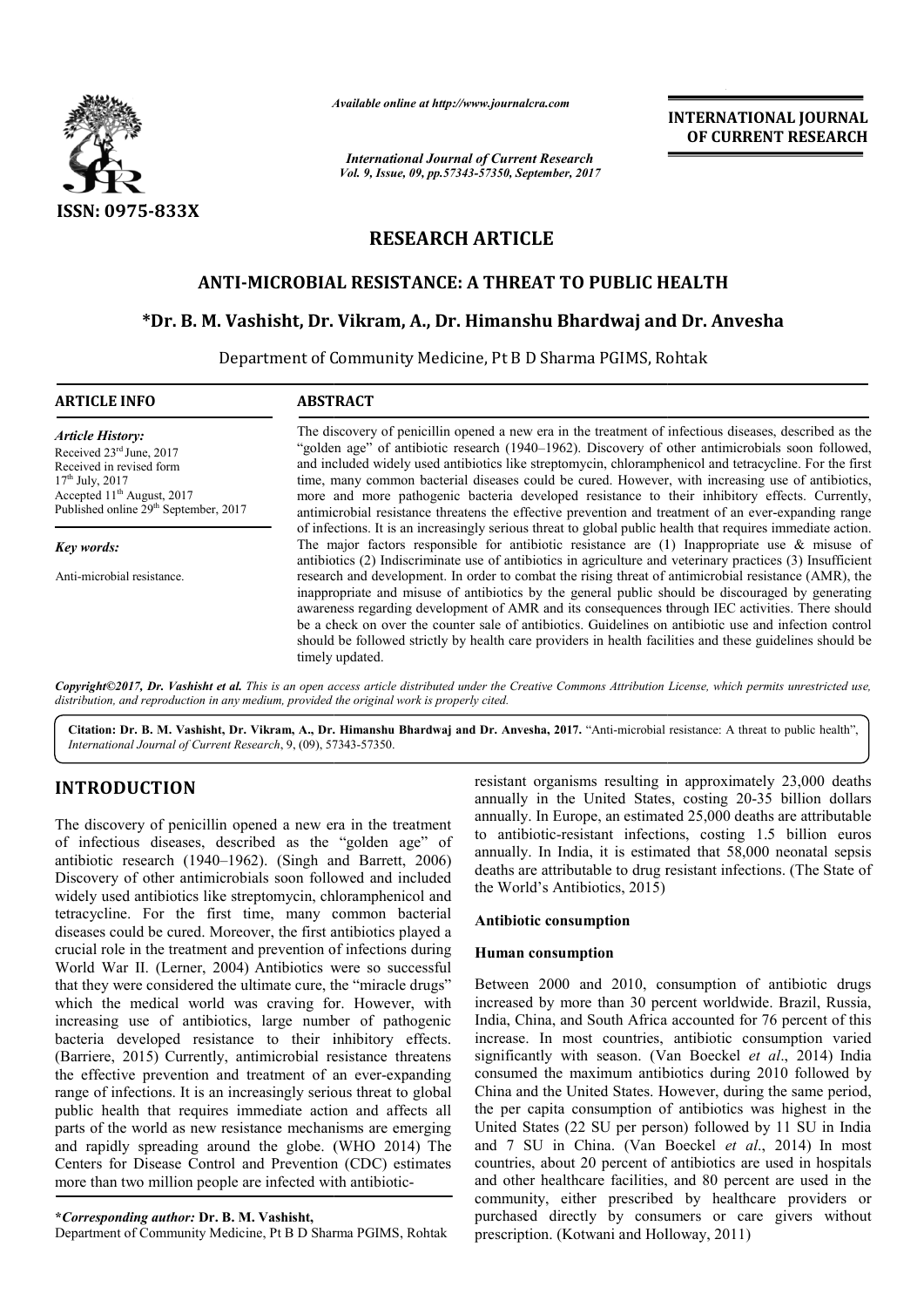## **Agricultural consumption**

Increasing prosperity and population growth leads to an increasing demand for animal protein. To satisfy this need, many farmers are trying to increase their agricultural products and often use antibiotics for this purpose. (The State of the World's Antibiotics, 2015) Antibiotics are used not only to treat individual animals with bacterial infections and prevent infections in herds or flocks, but also to promote growth—a controversial and high-use application. Worldwide, in 2010, at least 63 thousand tons of antibiotics were consumed by livestock, likely to be more than all human consumption. (Van Boeckel *et al*., 2015) By 2030, this figure is projected to rise by another two-third to one lakh tons, to meet the demands of a projected 8.5 billion human population. (United Nations World Population Prospects:The 2015 Revision)

#### **Causes of antibiotic resistance**

Antibiotic resistance happens when bacteria convert and become resistant to the antibiotics used to treat the infections they cause. The major factors responsible for antibiotic resistance are

- a) Inappropriate use & misuse of antibiotics
- b) Indiscriminate use of antibiotics in agriculture and veterinary practice
- c) Insufficient research and development

## **Inappropriate use and Misuse of antibiotics**

The three main types of misuse as underlined by the European Centre for Disease Prevention and Control (ECDC) include unnecessary prescription of antibiotics for viral infections, frequent prescription of "broad-spectrum antibiotics", instead of better targeted antibiotic, failure to adhere to regimens of prescribed antibiotics on part of the patient (Antimicrobial resistance and antimicrobial consumption).

Other Pharmacologically Active Substances' regulates the use of antibiotics in certain types of sea foods. The 'Export Inspection Council of India' prohibits the use of certain antibiotics in the feed and medication of poultry intended for export only. The Agriculture Ministry defends the antibiotic use in animal production as a way of earning money by better productivity ignoring their role in development of antibiotic resistance. This short term gain is not only affecting human health by leaving antibiotic residues in food products like milk, meat and milk products, but also affecting both animal and human health. (Mohanta, 2012)

#### **Insufficient research and Development**

Since antibiotics are are not as profitable as drugs that treat chronic conditions, such as diabetes, asthma, psychiatric disorders and used only for short duration, the pharmaceutical industries do not consider Research & Development on antibiotics as an economically wise investment. Other causes include poor infection control in hospitals and clinics and lack of hygiene and sanitation.

#### **Mechanism of development of antibiotic resistance**

Bacteria acquire resistance to antibiotics through mutations in plasmid.

Bacteria resist the effects of antibiotics by using genetic strategies, with thousands of variations such as producing destructive enzymes to neutralize antibiotics, modifying antimicrobial targets, by mutation, so that drugs cannot recognize them, removing antimicrobial agents by pumping them out (ef ux), preventing antibiotics from entering by creating a "bio lm" or otherwise reducing permeability and creating bypasses that allow bacteria to function without the enzymes targeted by antibiotics. (Penesyan *et al*., 2015)



### **Indiscriminate use of antibiotics in agriculture and veterinary practice**

Indiscriminate use of antibiotics in agriculture and veterinary practice is one of the prime breeding grounds for tough, drugresistant bacteria. The antibiotics are used in feed supplements given to farm animals to promote animal growth and to prevent infections rather than cure infections. Indiscriminate use of antibiotics in animal husbandry: Indian scenario. As such there are no regulations in India on the use of antibiotics in animal foods meant for cattle, buffaloes, swine and poultry which are raised for domestic consumption. The drugs banned or restricted in developed countries for use in animal feed are being rampantly used here. The Prevention of Food Adulteration Act (1995), Part XVIII: 'Antibiotics and

#### **Spread of antibiotic resistance**

Antibiotic resistance spreads in the community by the following ways:

1. Patients suffering from non-bacterial infections receiving antibiotics develop resistant bacteria in their guts. If they seek medical treatment in a hospital or other in-patient health facility later on can spread the resistant bacteria directly to other patients. If the health care providers come in contact with these persons and do not follow precautions may spread the infections to other persons/patients. Apart from this, the fomites also get infected by resistant bacteria which in turn can infect the other persons/patients with resistant strains.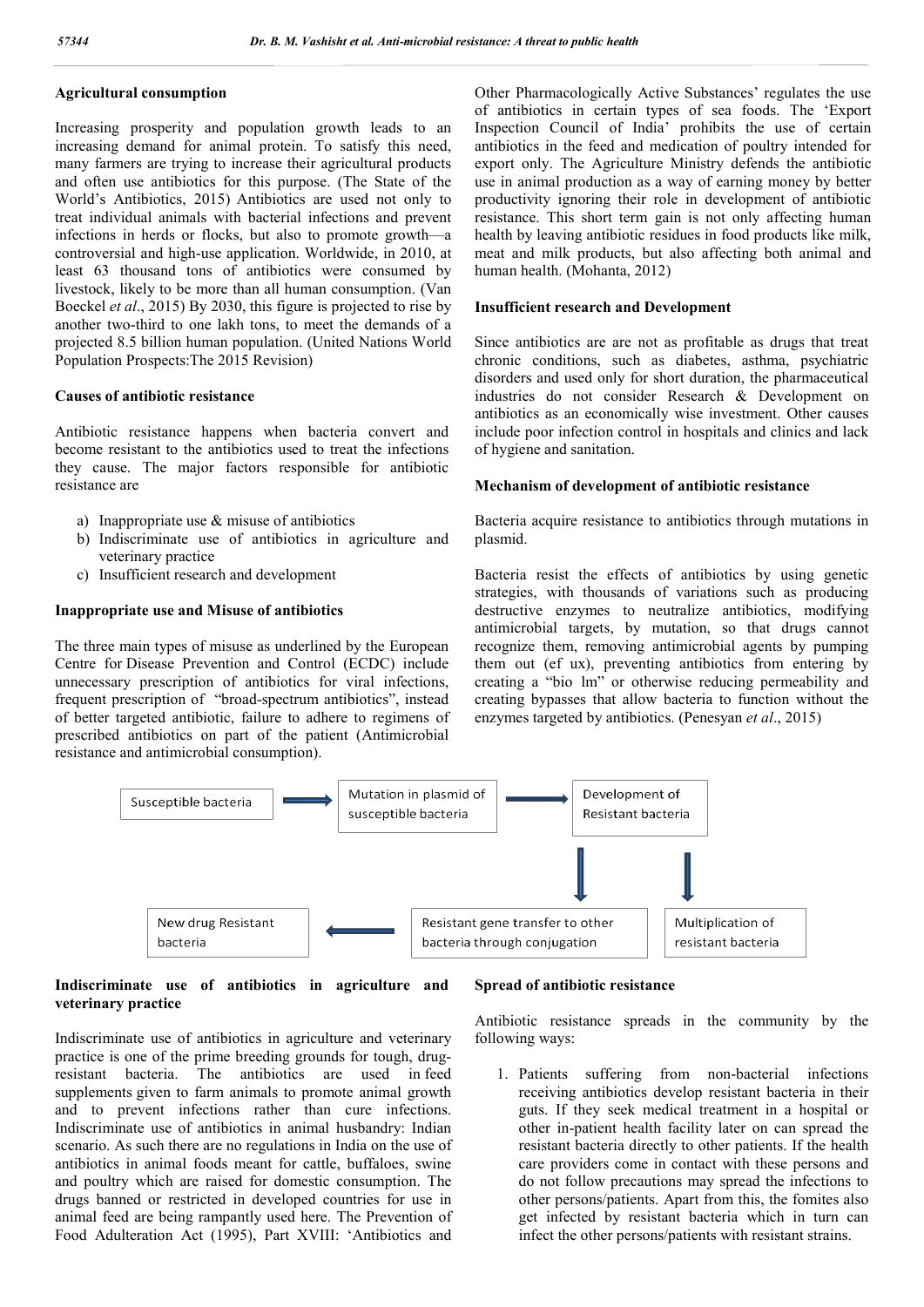- 2. Farm animals receive antibiotics and growth promoters causing them to develop resistant bacteria in their gut. The meat products of these animals when not cooked properly, spread the resistant bacteria to humans.
- 3. Fertilizers and water contaminated with resistant bacteria are used in growing food crops and vegetables. When these contaminated food crops and vegetables are consumed by humans without washing them properly, they get infected with resistant bacteria.

#### **Antimicrobial resistance – a global concern**

Infections caused by resistant microbes fail to respond to treatment, resulting in prolonged illness and greater risk of death. Treatment failures also lead to longer periods of infectivity, with increased numbers of infected people moving in the community. This in turn exposes the general population to the risk of contracting a resistant strain of microorganisms. When these become resistant to first-line antimicrobials, the prohibitive high cost of the second-line drugs may result in failure to treat these diseases in many individuals. Most alarming of all are the diseases caused by multidrug-resistant microbes, which are virtually non-treatable and thereby create a "post-antibioticera" scenario. (Step-by-step approach for development and implementation of hospital antibiotic policy and standard treatment guidelines, 2011) Without effective antimicrobials for prevention and treatment of infections, medical procedures such as organ transplantation, diabetes management and major surgeries like hip replacement and caesarean section will become very risky. Antimicrobial resistance increases the cost of health care with longer stay in hospitals and more intensive care being required.

#### **Problem statement**

Antimicrobial resistance is considered to be the most serious health threats especially for the common infections like sepsis, diarrhoea, pneumonia, urinary tract infection, gonorrhea, malaria, tuberculosis, HIV, influenza. Presently, carbapenem resistance is reported worldwide in more than 50% of strains of Klebsiella pneumonia causing health care associated infections like pneumonia, blood stream infections, infections in the newborn and intensive care units. More than 50% of Escherichia coli strains causing urinary tract infections are reported worldwide to be resistant to fluoroquinolones. Similarly, patients suffering from gonorrhea are reported to be resistant to the last resort of antibiotics - third generation cephalosporins. High mortality (64%) was seen among patients infected with Methicillin resistant Staphylococcus aureus (MRSA). Over all, the antimicrobial resistance is associated with higher mortality rate, longer hospital stay, delayed recuperation and long term disability. Similar observations on the emergence of antimicrobial resistance in gram-negative and gram-positive bacteria are also reported from India. The published reports in the country reveal an increasing trend of drug resistance in common diseases of public health importance i.e. Cholera: showing high level of resistance to commonly used antimicrobials e.g. Furazolidone (60-80%), Co-trimoxazole (60-80%) and Nalidixic Acid (80-90%), Enteric fever: Chloramphenicol, Ampicillin, Co-trimoxazole (30-50%), Fluoroquinolones (up to 30%), Meningococcal infections: Co-trimoxazole, Ciprofloxacin and Tetracycline (50-100%), Gonococcal infections: Penicillin (50-80%), Ciprofloxacin (20-80%). Resistance is also seen in

Meningococcal infections, malaria, leprosy, kala-azar, TB & HIV. Recently, New Delhi Metallo-beta-lactamase 1(NDM-1) positive bacteria have also been reported. (National Treatment Guidelines for Antimicrobial Use in Infectious diseases, 2016)

#### **Resistance to anti-TB drugs**

The development of resistance to anti-TB drugs begin shortly after the initial introduction of antibacterial drugs for the treatment of TB. Already, during the first randomized clinical trial (RCT) in the 1940s, resistance to streptomycin was detected in a large majority of patients treated with that drug. The spreadof drug-resistant strains was soon recognized and, despite the introduction of combination drug regimens throughout the world many years ago, the presence of drug resistance has been documented with increasing frequency from an ever wider geographic area. (WHO 2014) Drugresistant TB threatens global TB control and is a major public health concern in several countries. In 2015, there were an estimated five lakh new cases of multidrug-resistant TB (MDR-TB), a form of TB that does not respond to at least isoniazid and rifampicin, the two most powerful anti-TB drugs and an additional one lakh people with rifampicin-resistant TB (RR-TB) who were also newly eligible for MDR-TB treatment. India, China and the Russian Federation accounted for 45% of the combined total of about six lakh cases. About 9.5% of MDR-TB cases had Extensively Drug Resistant TB (XDR-TB) in 2015. (WHO 2016) The two reasons why multidrug resistance continues to emerge and spread are mismanagement of TB treatment and person-to-person transmission. Most people with TB are cured by a strictly followed, 6-month drug regimen that is provided to patients with support and supervision. Inappropriate or incorrect use of antimicrobial drugs, or use of ineffective formulations of drugs (such as use of single drugs, poor quality medicines or bad storage conditions), and premature treatment interruption can cause drug resistance, which can then be transmitted, especially in crowded settings such as prisons and hospitals. (WHO 2016)

XDR-TB is a form of TB which is resistant to at least four of the core anti-TB drugs. XDR-TB involves resistance to the two most powerful anti-TB drugs, isoniazid and rifampicin, also known as multidrug-resistance (MDR-TB), in addition to resistance to any of the fluoroquinolones (such as levofloxacin or moxifloxacin) and to at least one of the three injectable second-line drugs (amikacin, capreomycin or kanamycin). MDR-TB and XDR-TB both take substantially long time to treat than ordinary (drug-susceptible) TB, and require the use of second-line anti-TB drugs, which are more expensive and have more side-effects than the first-line drugs used for drugsusceptible TB. (WHO 2016) XDR –TB may develop in a patient who is receiving treatment for active TB, when anti-TB drugs are misused or mismanaged, and is usually a sign of inadequate clinical care or drug management. It can happen when patients are not properly supported to complete their full course of treatment; when health-care providers prescribe the wrong treatment, or the wrong dose, or for too short period of time; when the supply of drugs to the clinics dispensing drugs is erratic; or when the drugs are of poor quality. The solution to control the resistant TB are to ensure adequate infection control in facilities where patients are treated, provide access to diagnosis, cure the TB patient with first line drugs and their proper dosages, and ensure the appropriate use of recommended second-line drugs.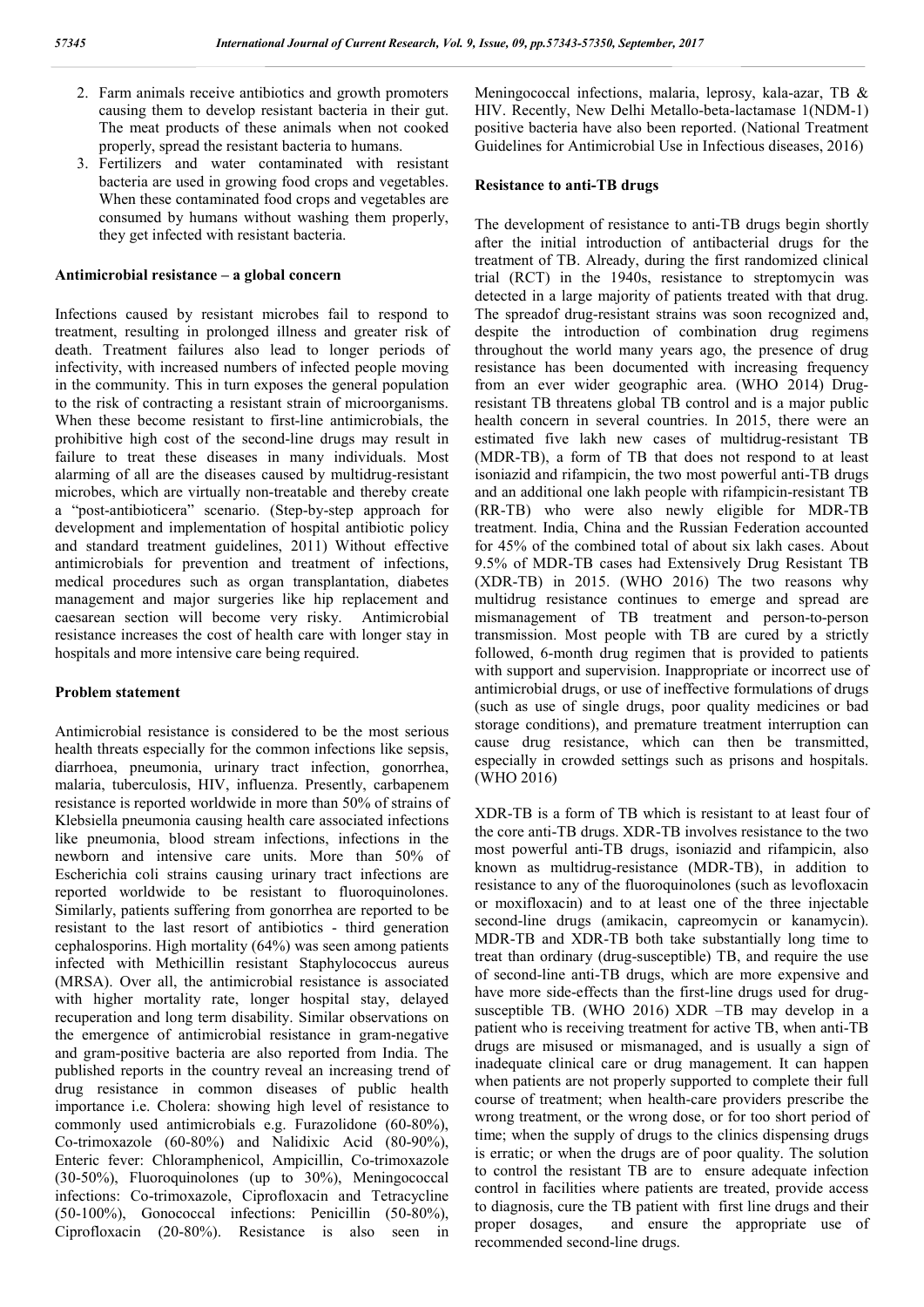## **Resistance to antimalarials**

Drug resistant malaria has become a major problem in malaria control. Resistance in vivo has been reported against almost all antimalarial drugs except Artemisinin and its derivatives. Resistance to anti-malarials has been reported in both P. falciparum and P. vivax. Drug resistance in P. falciparum is not confined to chloroquine alone, but also to the other currently used antimalarials and is widespread. (Farooq and Mahajan, 2004) The problem of antimalarial resistance is more pronounced with Plasmodium falciparum. Resistance in Plasmodium vivax has emerged comparatively later and is seen mostly in South-east Asia. (Parija and Praharaj, 2011) Antimalarial resistance first came into prominence at the end of 1950s when resistance to chloroquine was seen in South-east Asia and South America. In the 1970s and 1980s, chloroquine resistance became widespread and was responsible for the resurgence of malaria in the tropics and in Africa. There are very few countries in the world today, where chloroquine resistance to P. falciparum is not known. Compared to P. falciparum, P. vivax was considered relatively benign with insignificant antimalarial resistance till date. However, recent evidence points towards the increasing incidence of severe disease associated with P. vivax .There are various reports of treatment failure with chloroquine in patients infected with P. vivax. Treatment failure with chloroquine has been reported from Gujarat in India. (Parija and Praharaj, 2011) Resistance to antifolate drugs, pyrimethamine-sulfadoxine in P. falciparum was reported in the same year of introduction of the drugs. Antifolate resistance became widespread in the early 1980s. Southeast Asia, particularly, the Thai-Cambodian border has traditionally been the region from where antimalarial resistance was first observed. The recent observation of slow parasite clearance following artemisinin therapy in the Thai-Cambodian border is, therefore, a cause for concern and could be the harbinger of artemisinin resistance in this region. Although quinine has been one of the oldest antimalarials which is still in use, reports of quinine resistance have been sporadic and mostly confined to Southeast Asia [Parija and Praharaj, 2011]. Although the number of studies dealing with antimalarial drug resistance in India is very limited, available data suggests that drug resistance and decreased drug efficacy is an important deterrent in our fight against malaria. (Dash *et al*., 2008) Chloroquine resistance in P. falciparum in India was first reported in Assam by Sehgal *et al* in 1973. (Sehgal *et al*., 1973) This was followed by many reports of chloroquine resistance in P. falciparum from various parts of the country like Odisha, Madhya Pradesh, Gujarat and the north-eastern states. (Dash *et al*., 2008) Resistance to the second line drug sulfadoxine-pyrimethamine has also emerged in various parts of the country and molecular markers for the same have been detected. As far as quinine resistance is concerned, there is a paucity of studies dealing with it. Resistance against quinine has been reported from Kolar district in Karnataka. (Farooq and Mahajan, 2004)

## **Multidrug resistance in Malaria**

With regard to P. falciparum, multidrug resistance has been defined as resistance to more than two operational antimalarial compounds belonging to different chemical classes. (Wernsdorfer, 1994) A few workers have modified the definition and have specified the degree of resistance to the third group of antimalarials. Areas where the third antimalarial is not operationally effective are classified as having established multidrug resistance. "Established multidrug resistance" is found in Thailand Cambodia border region. Areas where there is widespread loss of clinical efficacy of chloroquine and the antifolates along with a potential for emergence of resistance to a third antimalarial are said to have "Emerging multidrug resistance". (Wongsrichanalai *et al*., 2002) Fortunately, as of now, multidrug resistance in malaria parasites has not been frequently reported in India. A single case of "multi-drug resistant" P. falciparum malaria has been reported from Kamrup district of Assam. (Dua *et al*., 2003) Antimalarial drug resistance poses a very significant threat in the fight against malaria and if not taken care of well in time, could prove to undo most of malaria control activities. At present, Artemisinin Combination Therapy (ACT) seems to be effective in most of the cases. There is also need to encourage studies aimed at developing new antimalarials.<sup>21</sup> In conclusion, the control of drug resistance in malaria parasites requires reducing the overall drug pressure through more selective use of drugs and improving the ways the drugs are used and by prescribing the follow-up practices or using drug combinations which are inherently less likely to foster resistance or have properties that do not facilitate development or spread of resistant parasites.

## **Resistance to anti leprosy drugs**

The emergence of drug resistance is a cause for concern in leprosy, a chronic disease with social stigma, as it poses a serious impediment especially at the stage where a dramatic decline in prevalence and new case detection has been achieved due to intensive and concerted chemotherapy interventions made by the national programme. (Guidelines for Global Surveillance of Drug resistance in Leprosy, 2009) Recent reports have indicated instances of rifampicin resistance in several endemic areas. Since rifampicin is the backbone of multi-drug therapy (MDT), it is important to monitor the emergence of rifampicin-resistant mutants. Resistance to dapsone has been reported since the late 1960s but convincing data supporting the existence of clofazimine resistant strains of M. leprae have not been reported. (Guidelines for Global Surveillance of Drug resistance in Leprosy, 2009)

To meet the challenge of containing the disease and to sustain the on-going declining trend of leprosy in endemic countries, it is essential to monitor drug sensitivity patterns in vulnerable settings. For the monitoring of drug resistance in leprosy, a two pronged strategy has been recommended by WHO for national governments which includes

- Close monitoring of trends in occurrence of relapses after treatment with MDT due to drug resistance, particularly to rifampicin.
- Promotion of research and development of new drugs for non-rifampicin containing regimens to limit and treat patients who relapse after completing one or more courses of MDT due to resistant strains of M. leprae (secondary resistance) and those new patients who are not responding to standard MDT regimen (primary resistance). Guidelines for Global Surveillance of Drug resistance in Leprosy, 2009

#### **Resistance to Influenza drugs**

Influenza A viruses that affect humans may originate from a variety of animal hosts, but primarily birds and swine. They are subtyped according to the combination of their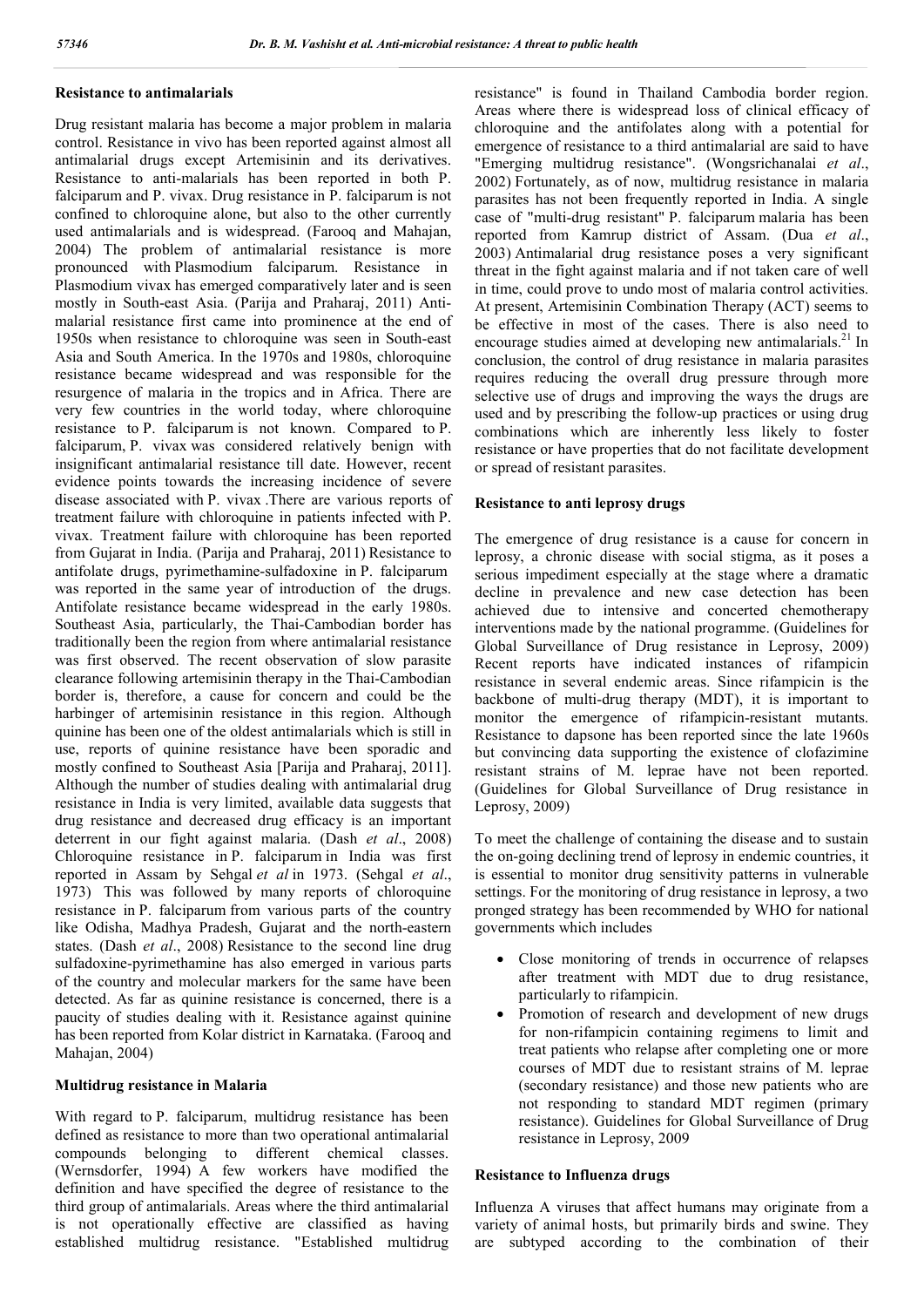haemagglutinin (17 H subtypes) and neuraminidase (10 N subtypes) surface proteins. The A(H1N1) and A(H3N2) subtypes are currently in general circulation in human population. These viruses evolve continuously and the resultant new circulating viruses of the same subtype cause annual seasonal epidemics.(WHO 2014) Although vaccine remain the primary tool for influenza prevention and control but over the past 10 years, antiviral drugs have increasingly been used for the treatment of epidemic and pandemic influenza. Currently, two classes of antiviral drugs are available for the treatment of influenza: adamantanes and neuraminidase inhibitors. However, due to widespread resistance to the adamantanes, these antiviral drugs are currently not recommended for use against circulating seasonal influenza A and Bviruses. Adamantane resistance became fixed in A(H3N2) viruses after a rapid increase in prevalence during 2004–2005. For the 2009 pandemic influenzaA (H1N1) pdm09 virus, the adamantane resistanceM gene was acquired from its parental Eurasianswine virus. (WHO 2014) The neuraminidase inhibitors oseltamivir andzanamivir, developed in the 1990s, are effective against both influenza A and B viruses, and are widely available. However, the emergence and rapid global spread of oseltamivir resistance in 2007–08 in the former seasonal A(H1N1) viruses has shown that viruses resistant to neuraminidase inhibitors could pose a serious threat to public health and limit the control of influenza pandemics in the near future. (WHO 2014) The actual solution for swine flu lies in its prevention. Swine flu prevention can be achieved by following the simple steps like frequent hand washing, resisting all temptations to touch any part of the face (Handsoff-the –face approach), gargling twice a day with warm water, cleaning the nostrils once every day with warm salt water and drinking as much of warm liquids (tea, coffee) as these liquids will wash off the proliferating viruses from the throat to the stomach where the viruses cannot survive.

## **New Delhi metallo-beta-lactamase-1(NDM-1): SUPERBUG**

New Delhi Metallo-beta-lactamase 1 (NDM-1) is a genetic element with multiple resistant genes that can be harboured by and transmitted between Gram-negative bacteria. It was first described by Yong *et al* in 2009. (Yong *et al*., 2009) It was first identi ed in a Swedish patient returning from New Delhi, India, in 2008. The infection was unsuccessfully treated in a New Delhi hospital and after the patient's repatriation to Sweden, a carbapenem-resistant Klebsiella pneumoniae strain bearing the novel gene was identified. The authors concluded that the new resistance mechanism 'clearly arose in India, but there are few data arising from India to suggest how widespread it is'.

## **Why NDM-1 is dangerous?**

The World Health Organization (WHO) stated that "NDM-1 could be ushering in the dooms day scenario of a world without antibiotics" because NDM-1 gene causes bacteria to produce an enzyme called a carbapenemase which makes nearly every antibiotic ineffective including Carbapenems. Patients with NDM-1-related infections have been treated with a combination of medications, but there is no effective treatment available for many of the infections caused by NDM-1.

## **Combating antibiotic resistance**

Increasing numbers of bacteria are becoming resistant to antimicrobials and there is a need to take urgent action. On

World Health Day (April 7, 2011), WHO introduced a policy package to combat antimicrobial resistance. This package reframes the critical actions to be taken by governments to stimulate change by all stakeholders. It includes commitment by national governments to a comprehensive national plan against antimicrobial resistance that brings together all the required recommended measures, strengthening of surveillance and laboratory capacity, ensuring uninterrupted access to essential medicines of assured quality, regulation and promotion of rational use of medicines, including those used in animal husbandry, ensure proper patient care and improvement of infection prevention and control in health care settings. (WHO 2011)

## **Four core strategies to prevent Antimicrobial resistance**

## **1. Preventing infections and thereby preventing the spread of resistance**

Avoiding infections in the first place reduces the amount of antibiotics that have to be used and reduces the likelihood that resistance will develop during therapy. There are many ways that drug-resistant infections can be prevented: immunization, safe food preparation, handwashing and using antibiotics as directed and only when necessary. (Centers for Disease Control and Prevention, 2013)

## **2. Tracking**

The Government should take initiative to gather data on antibiotic-resistant infections, causes of infections and whether there are particular reasons (risk factors) that caused some people to get a resistant infection. With that information, experts can develop specific strategies to prevent these infections and prevent the resistant bacteria from spreading. (Centers for Disease Control and Prevention, 2013)

## **3. Improving antibiotic prescribing/stewardship**

The single most important action needed to greatly slow down the development and spread of antibiotic-resistant infections is to change the way antibiotics are used. Almost half of the antibiotics used for humans and much of antibiotic used on animals are unnecessary and inappropriate and makes everyone less safe. Stopping even some of the inappropriate and unnecessary use of antibiotics in people and animals would help greatly in slowing down the spread of resistant bacteria. This commitment to always use antibiotics appropriately and safely—only when they are needed to treat disease, and to choose the right antibiotics and to administer them in the right way in every case  $-$  is known as antibiotic stewardship. (Centers for Disease Control and Prevention, 2013) The governments and health sector should take necessary steps towards development of Antimicrobial stewardship programmes and develop a standard treatment protocol which can be followed in all health facilities by health care providers.

## **4. Developing new drugs and diagnostic tests**

As antibiotic resistance occurs as part of a natural process in which bacteria evolves, it can be slowed but not stopped. Therefore, we will always need new antibiotics to keep up with resistant bacteria as well as new diagnostic tests to track the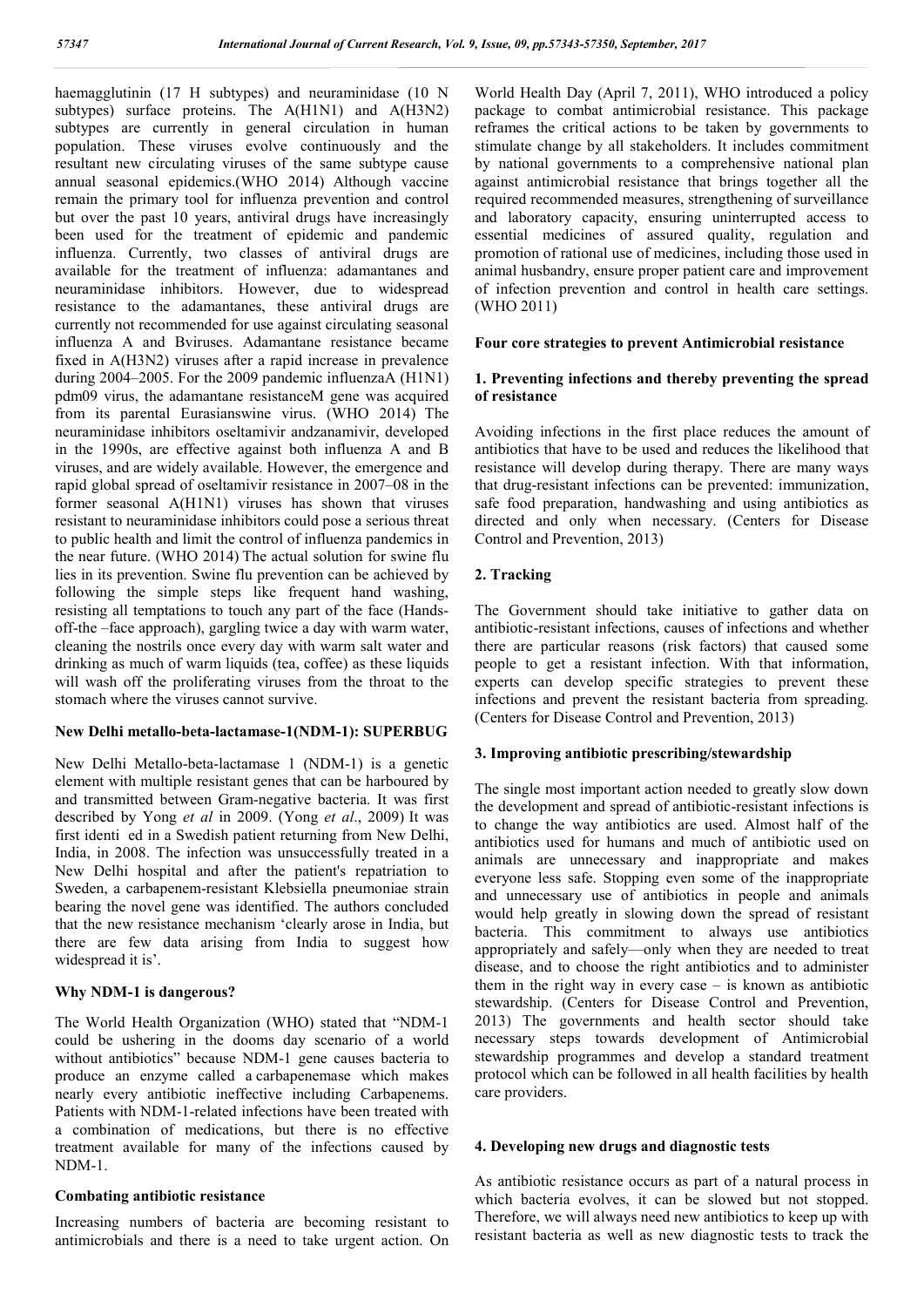development of resistance. (Centers for Disease Control and Prevention, 2013)

## **Role of Public in combating Antimicrobial resistance**

Antimicrobial resistance is a public health problem which cannot be combatted only by doctors and scientists alone. It needs a concerted effort from the entire population.

What the public can do to help combat antibiotic resistance?

**1. Ask the Right Questions.** When the healthcare provider suggests treatment that includes antibiotics, the patient should ask if it is truly the best way to treat his/her infection is it really indicated.

**2. Know what types of illnesses are most likely to respond to antibiotic treatment.** Antibiotics will do nothing to fight off viruses like the common cold and flu. The public should be aware of the common conditions which respond to antibiotics and which do not. This needs efforts from the health sector to sensitize the population through health education.

**3. Ask for the test.** Ask the healthcare provider to order tests that will identify the source of illness. If necessary, the patients can also request an antibiotic susceptibility test to ensure that the antibiotic being prescribed is the correct one. This eliminates unnecessary use of incorrect antibiotics which can lead to unnecessary treatment and increased risk of resistant infections in the future.

**4. If there is real need for antibiotics, follow the instructions and take the full course.** Failure to follow the instructions of the prescription (how much to take and how often to take it) can lead to the development of antibioticresistance among the bacteria. Harmful bacteria that are exposed to antibiotics may begin to develop properties that allow them to survive – or become resistant to – exposure to antibiotics. Although it may be tempting to stop taking an antibiotic when you start to feel better, the full treatment is necessary to completely eliminate the cause of your illness. Stopping treatment early can result in the illness reoccurring later and help the proliferation and spread of antibiotic resistant bacteria.

#### **How to protect against infections?**

Light switches, door handles, table surfaces, public transport, aeroplane tray tables, keyboards on shared computers, toilet seats etc. usually contain disease causing germs. Hand washing with soap and water is the best way to get rid of disease causing microbes and prevent infections such as diarrhea, influenza, common cold etc. Soap doesn't kill organisms but helps remove them from skin surface so they can be washed away with water. Hands should be washed in running water. The importance of hand washing practices should be highlighted and general public, health care providers, doctors and nurses should be motivated for it. Hand sanitizers also work but are not as effective as hand washing with soap and water. Use alcohol based sanitizer (which contains at least 60% alcohol) if soap and water are not available. Wash and scrub fruits and vegetables so that dirt and surface contaminants are removed. Cook meat properly as viruses of bird flu and bacteria including campylobacter are killed by proper cooking. Kitchen is most contaminated area in a house even more than

the toilet. The washing sponge contains maximum number of germs followed by chopping board, dish cloth and cooking surface. Clean the sponge in boiling water and dry it every other day. As far as possible keep working area dry and wash your hands before and after handling food.

#### **ICMR Observations and Guidelines**

According to a recent ICMR survey, 50% hospital antibiotic uses are improper. ICMR has issued treatment norms for ten infectious syndromes. For the first time these guidelines are based on reliable Indian antimicrobial resistance data from health care settings. The reasons are irrational use of antibiotics by patients on their own and inappropriate use of antibiotics in health care settings. ICMR conducted a survey regarding use of antibiotics in health care institutions and found that most of them are not implementing the critical antimicrobial stewardship programme (AMSP) developed by it in 2013 to ensure effective antibiotic prescription and prevent drug resistance among pathogens. Treatment guidelines for ten syndromes have been provided by ICMR which include - onset of acute undifferentiated fever in adults, antibiotic associated diarrhea, device associated infections, infections in organ transplant recipients, obstetrics and gynecology related infections, patients with severe sepsis and septic shocks in Intensive care units (ICUs), Upper respiratory tract infections (URTI) and Urinary tract infections (UTI). (Treatment Guidelines for Antimicrobial Use in Common Syndromes, 2017)

## **National Programme on Containment of Antimicrobial resistance (AMR)**

Government of India launched a "National Programme on Containment of Antimicrobial Resistance" under the 12th five year plan (2012-2017). The objectives of this programme include establishing a laboratory based AMR surveillance system involving 30 network labs in the country to generate quality data on antimicrobial resistance for pathogens of public health importance. This will strengthen infection control guidelines and will help in generating awareness among health care providers and in the general community about rational use of antibiotics. (National Programme on containment of Antimicrobial resistance, 2016)

#### **Current status of the programme**

#### **A. AMR Surveillance:**

National Centre for Disease Control (NCDC), New Delhi is the focal point for implementation of the programme. Ten network laboratories have been identified in the first phase to initiate antimicrobial resistance surveillance on four common bacterial pathogens (Klebsiella, Escherichia coli, Staphylococcus aureus, and Enterococcus species) of public health importance and to determine the magnitude and trends of AMR in different geographical areas of the country. As per trends obtained from the ten network laboratories for the year 2015, resistance rates to most of the antimicrobials (including fluoroquinolones, third generation cephalosporins and carbapenems) are high in these common pathogens. However, no resistance has been observed in reserve drugs such as vancomycin in S. aureusand colistin in gram negative pathogens. (National Programme on containment of Antimicrobial resistance, 2016)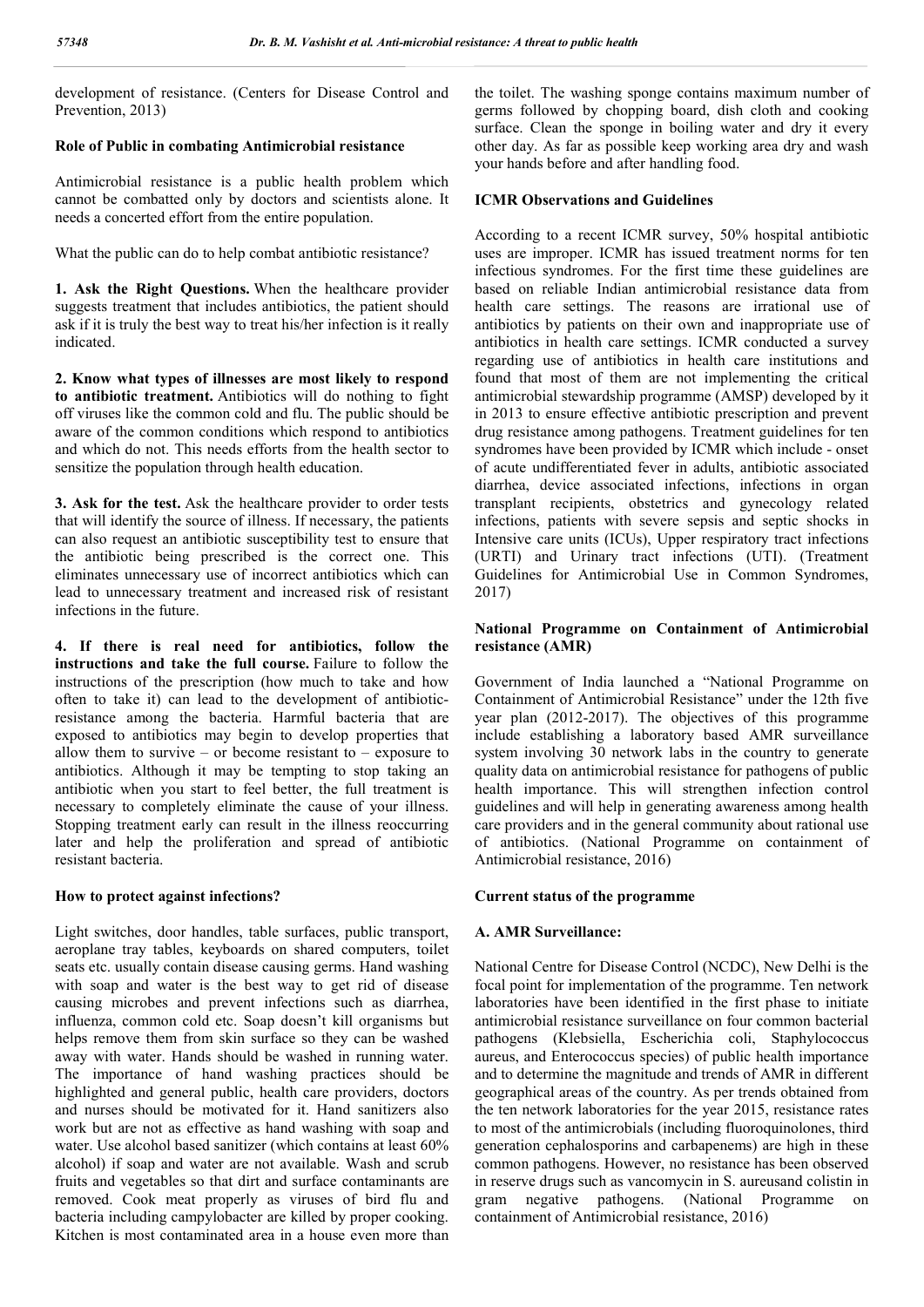## **B. National Treatment Guidelines:**

A common unified National Treatment Guidelines for antimicrobial use in infectious diseases has been released which serves as a guide to all the hospitals to formulate their own guidelines on basis of which physicians will be trained. (National Programme on containment of Antimicrobial resistance, 2016)

## **C. Hospital Infection Control guidelines:**

An interim concise guideline on infection control has been uploaded on NCDC website as a ready reference for the hospitals to start implementing infection control practices in their settings. National Infection control policy has been drafted and is in the process of finalization. (National Programme on containment of Antimicrobial resistance, 2016)

#### **D. IEC Activities:**

An International Conference on AMR was organized by MOHFW in February 2016 which was attended by Policy makers from Ministry of Health & Family Welfare, Ministry of Animal Husbandry, Agriculture, Environment, Clinicians and Microbiologists. (National Programme on containment of Antimicrobial resistance, 2016)

## **Activities planned for near future**

- 1. Surveillance for hospital acquired infections, implementation of strengthening of Infection control practices, antibiotic use patterns in hospitals and IEC activities in the community as well as health care settings to spread awareness regarding rational use of antibiotics are being planned in phased manner. (National Programme on containment of Antimicrobial resistance, 2016)
- 2. Trainings will be carried out on Antibiotic Stewardship Program for different stakeholders for promoting rational use of drugs. (National Programme on containment of Antimicrobial resistance, 2016)
- 3. Expansion of network labs and inclusion of two more bacterial pathogens (Pseudomonas aeruginosa and Acinetobacter species) in AMR surveillance. Molecular characterization of resistant bacterial isolates from network laboratories will be carried out at the nodal centre. (National Programme on containment of Antimicrobial resistance, 2016)

## **Conclusion**

Inappropriate and misuse of antibiotics by the general public should be discouraged by generating awareness regarding development of AMR and its consequences through IEC activities. There should be a check on over the counter sale of antibiotics. Guidelines on antibiotic use and infection control should be followed strictly by health care providers in health facilities and these guidelines should be timely updated. Government should also work on research and development of newer antibiotics to take care of development of resistance in pathogens despite above referred activities.

## **REFERENCES**

Antimicrobial resistance and antimicrobial consumption. European centre for disease prevention and control. Available from: http://ecdc.europa.eu/en/healthtopics/ antimicrobial-resistance-and-consumption/Pages/ antimicrobial-resistance-and-anitmicrobial-consumption. aspx#sthash.0IUFggH4.dpuf//

- Barriere SL. 2015. Clinical, economic and societal impact of antibiotic resistance. *Expert Opin. Pharmacother.*, 16: 151– 53.
- Centers for Disease Control and Prevention. Antibiotic Resistance threats in USA. Atlanta; U. S Department of Health and Human Sciences, Centers for Disease Control and Prevention (US):2013.
- Dash AP, Valecha N, Anvikar AR, Kumar A. 2008. Malaria in India: Challenges and opportunities. *J Biosci*., 33:583-92.
- Dua VK, Dev V, Phookan S, Gupta NC, Sharma VP, Subbarao SK. 2003. Multi-drug Resistant Plasmodium falciparum Malaria in Assam, India: Timing of Recurrence and Antimalarial Drug Concentration in Whole Blood. *Am J Trop Med Hyg*., 69:555-7.
- Farooq U, Mahajan RC. 2004. Drug resistance in malaria*. J Vect Borne Dis*., 41:45–53.
- Guidelines for Global Surveillance of Drug resistance in Leprosy. WHO Regional Office for South-East Asia, New Delhi: World Health Organization; 2009. Available from: http://www.searo.who.int/entity/global\_leprosy\_programm e/publications/guide\_surv\_drug\_res\_2009.pdf?ua=1
- Kotwani A, Holloway K. 2011. Trends in Antibiotic Use Among Outpatients in New Delhi, India. *BMC Infectious Diseases*, 11(1):99.
- Lerner PI. 2004. Producing penicillin. *N. Engl. J. Med*., 351:524.
- Mohanta RK. 2012. Antibiotics use in animal husbandry sector: what has to be done?. *Agriculture today*, 15:38-40.
- National Programme on containment of Antimicrobial resistance. New Delhi; Director General of Health Sciences, Ministry of Health and Family Welfare (India): 2016. Available from: http://dghs.gov.in/WriteReadData/ userfiles/file/National Programme on Containment of A nti\_Microbial\_Resistance.pdf
- National Treatment Guidelines for Antimicrobial Use in Infectious diseases. New Delhi: National Centre for Disease Control, Ministry of Health & Family Welfare (India). 2016
- Parija SC, Praharaj I. 2011. Drug resistance in malaria*. Indian J Med Microbiol*., 29:243-8.
- Penesyan. A, Gillings M, Paulsen IT. 2015. Antibiotic Discovery: Combatting Bacterial Resistance in Cells and in Biofilm Communities. *Molecules*, 20:5286-98.
- Sehgal PN, Sharma MI, Sharma SL. 1973. Resistance to chloroquine in falciparum malaria in Assam state, India. *J Commun Dis*., 5:175-80.
- Singh SB, Barrett JF. 2006. Empirical antibacterial drug discovery – Foundation in natural products. *Biochem Pharmacol.*, 71:1006-15.
- Step-by-step approach for development and implementation of hospital antibiotic policy and standard treatment guidelines. WHO Regional office for Southeast Asia, New Delhi: World Health Organization; 2011.
- The State of the World's Antibiotics. Centre for Disease Dynamics, Economics and Policy: 2015. Available from: http://www.cddep.org/publications/state\_worlds\_antibiotics \_2015#sthash.XV8sb9Ie.dpbstt://
- Treatment Guidelines forAntimicrobial Use in Common Syndromes. New Delhi; Department of Health Research, Indian Council of Medical Research (India):2017 Mar.